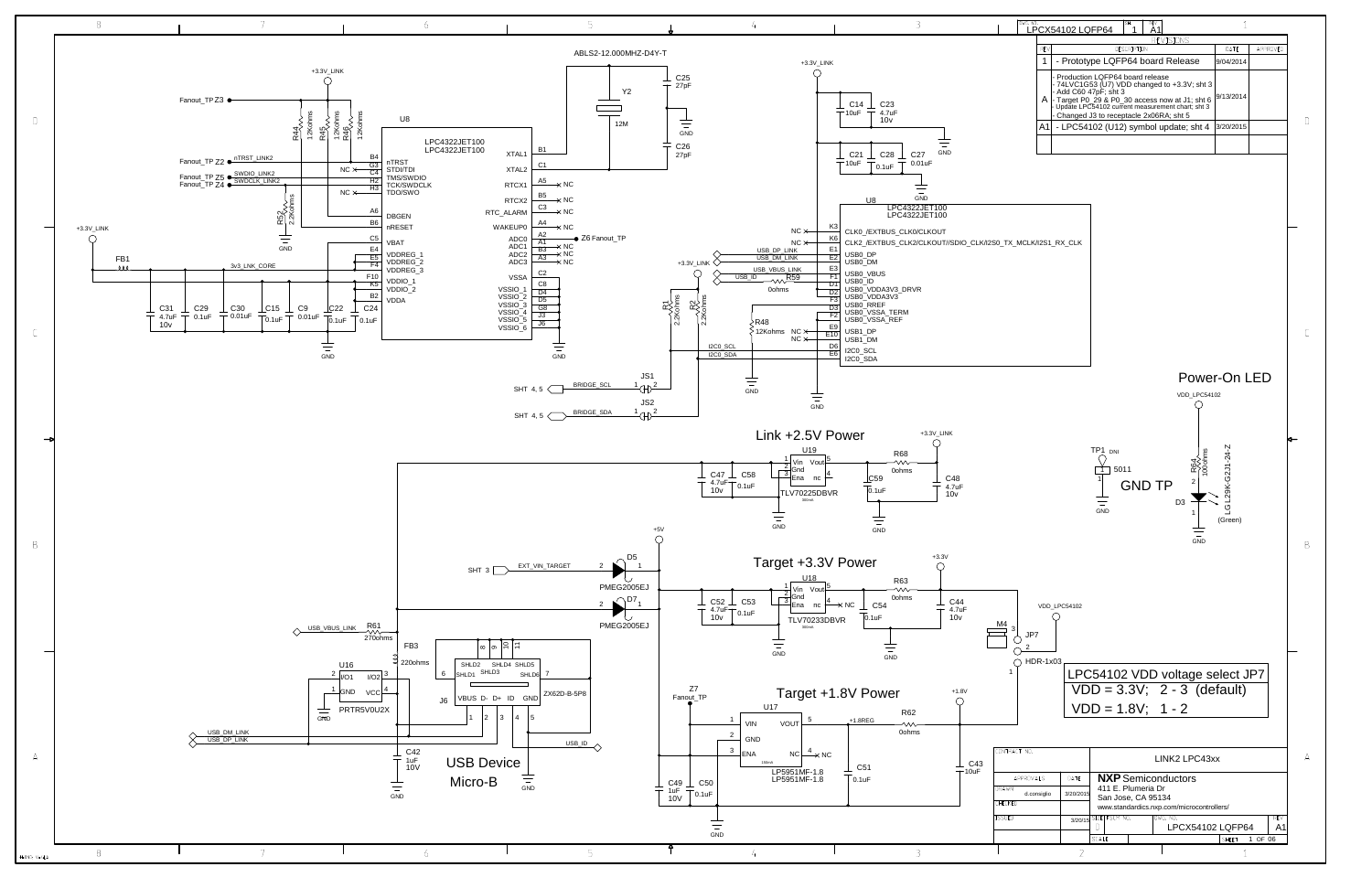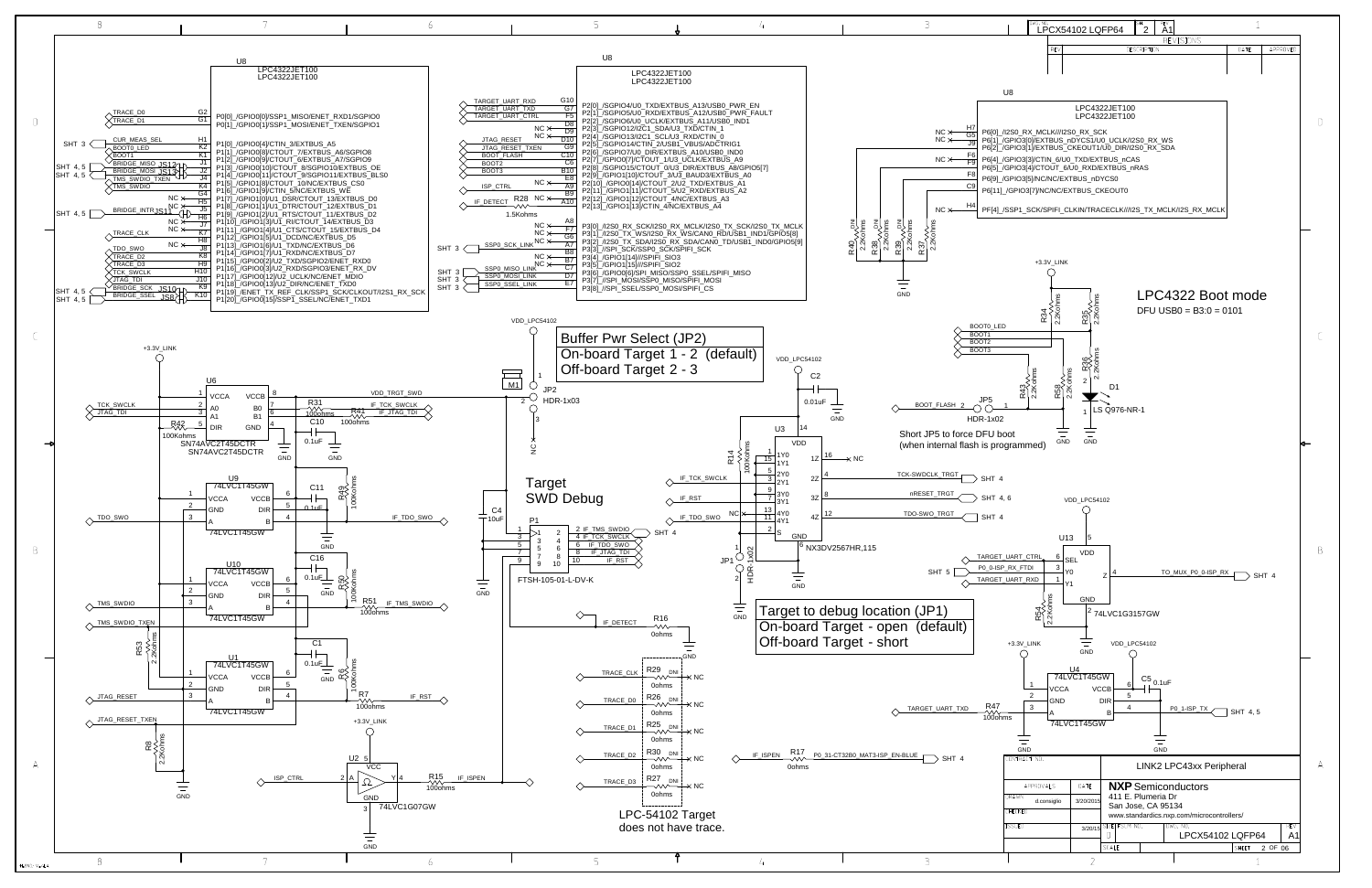



 $\hbox{\ensuremath{\mathbb C}}$ 

 $B$ 

 $A$ 

 $H=8ND; V=4LA$ 

 $8$ 

| Vsense R18   LPC54102<br>ADC input<br>∣maximum ∣<br>voltage 1-lsb   Current 1-lsb   current<br>$1 -$ Isb<br>32uV<br>800uV<br>3.9uA<br>16mA |
|--------------------------------------------------------------------------------------------------------------------------------------------|
|                                                                                                                                            |
|                                                                                                                                            |
|                                                                                                                                            |
|                                                                                                                                            |

|             | DCKA102                      | ADC111S02112biiADC |  | Target External Vin 5V |  |
|-------------|------------------------------|--------------------|--|------------------------|--|
|             | LPC54102 Current measurement |                    |  |                        |  |
| $\mathbb D$ |                              |                    |  |                        |  |
|             |                              |                    |  |                        |  |
|             |                              |                    |  |                        |  |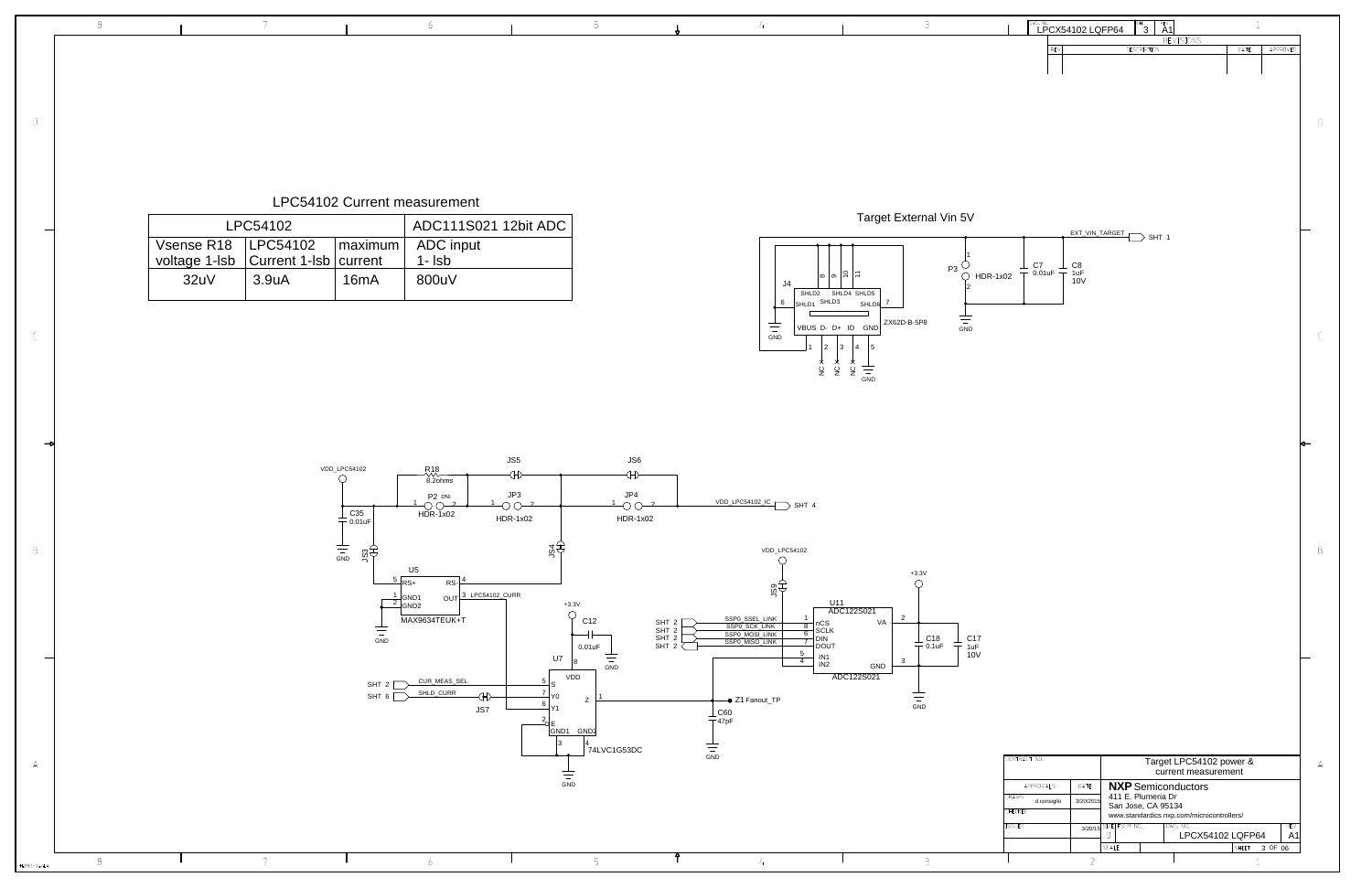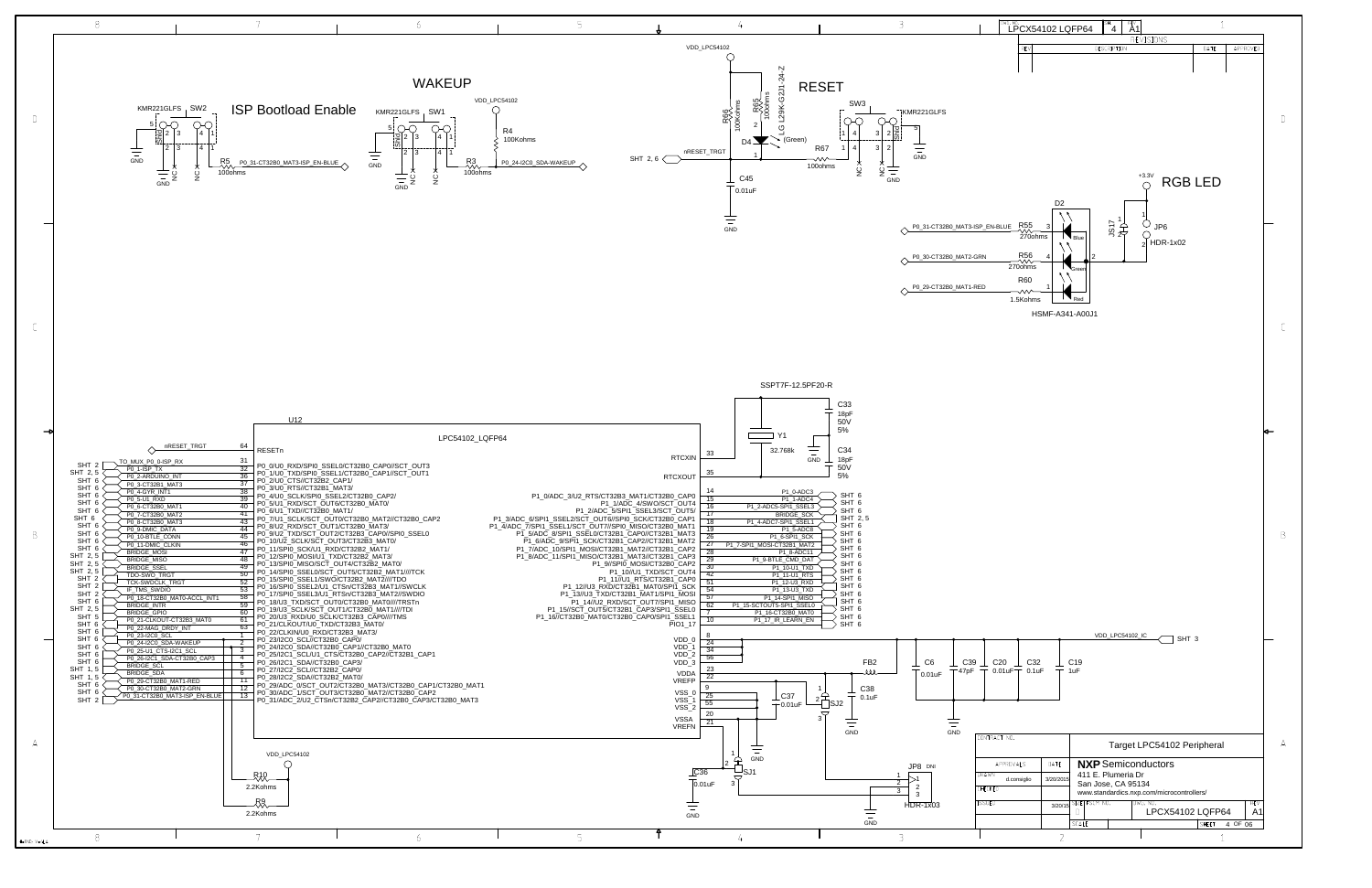|                          | DIVE NO.<br>LPCX54102 LQFP64 |                |                                          | SH.<br>5    | $REV$ <sub>A1</sub> |                                           | $1\,$                     |                |                                 |  |
|--------------------------|------------------------------|----------------|------------------------------------------|-------------|---------------------|-------------------------------------------|---------------------------|----------------|---------------------------------|--|
|                          | <b>REV</b>                   |                |                                          | DESCRIPTION |                     | REVISIONS                                 | DATE                      | APPROVED       |                                 |  |
|                          |                              |                |                                          |             |                     |                                           |                           |                |                                 |  |
|                          |                              |                |                                          |             |                     |                                           |                           |                |                                 |  |
|                          |                              |                |                                          |             |                     |                                           |                           |                |                                 |  |
|                          |                              |                |                                          |             |                     |                                           |                           |                |                                 |  |
|                          |                              |                |                                          |             |                     |                                           |                           |                | $\hfill\ensuremath{\mathsf{D}}$ |  |
|                          |                              |                |                                          |             |                     |                                           |                           |                |                                 |  |
|                          |                              |                |                                          |             |                     |                                           |                           |                |                                 |  |
|                          |                              |                |                                          |             |                     |                                           |                           |                |                                 |  |
|                          |                              |                |                                          |             |                     |                                           |                           |                |                                 |  |
|                          |                              |                |                                          |             |                     |                                           |                           |                |                                 |  |
|                          |                              |                |                                          |             |                     |                                           |                           |                |                                 |  |
|                          |                              |                |                                          |             |                     |                                           |                           |                |                                 |  |
|                          |                              |                |                                          |             |                     |                                           |                           |                |                                 |  |
|                          |                              |                |                                          |             |                     |                                           |                           |                |                                 |  |
|                          |                              |                |                                          |             |                     |                                           |                           |                |                                 |  |
|                          |                              |                |                                          |             |                     |                                           |                           |                |                                 |  |
|                          |                              |                |                                          |             |                     |                                           |                           |                | $\mathsf C$                     |  |
|                          |                              |                |                                          |             |                     |                                           |                           |                |                                 |  |
|                          |                              |                |                                          |             |                     |                                           |                           |                |                                 |  |
|                          |                              |                |                                          |             |                     |                                           |                           |                |                                 |  |
|                          |                              |                |                                          |             |                     |                                           |                           |                |                                 |  |
|                          |                              |                |                                          |             |                     |                                           |                           |                |                                 |  |
|                          |                              |                |                                          |             |                     |                                           |                           |                |                                 |  |
|                          |                              |                |                                          |             |                     |                                           |                           |                |                                 |  |
|                          |                              |                |                                          |             |                     |                                           |                           |                |                                 |  |
|                          |                              |                |                                          |             |                     |                                           |                           |                |                                 |  |
|                          |                              |                |                                          |             |                     |                                           |                           |                |                                 |  |
|                          |                              |                |                                          |             |                     |                                           |                           |                |                                 |  |
|                          |                              |                |                                          |             |                     |                                           |                           |                |                                 |  |
|                          |                              |                |                                          |             |                     |                                           |                           |                | $\mathsf B$                     |  |
|                          |                              |                |                                          |             |                     |                                           |                           |                |                                 |  |
|                          |                              |                |                                          |             |                     |                                           |                           |                |                                 |  |
|                          |                              |                |                                          |             |                     |                                           |                           |                |                                 |  |
|                          |                              |                |                                          |             |                     |                                           |                           |                |                                 |  |
|                          |                              |                |                                          |             |                     |                                           |                           |                |                                 |  |
|                          |                              |                |                                          |             |                     |                                           |                           |                |                                 |  |
|                          |                              |                |                                          |             |                     |                                           |                           |                |                                 |  |
|                          |                              |                |                                          |             |                     |                                           |                           |                |                                 |  |
|                          |                              |                |                                          |             |                     |                                           |                           |                |                                 |  |
|                          |                              |                |                                          |             |                     |                                           |                           |                |                                 |  |
|                          |                              |                |                                          |             |                     |                                           |                           |                |                                 |  |
| CONTRACT NO.             |                              |                |                                          |             |                     |                                           |                           |                |                                 |  |
|                          |                              |                |                                          |             |                     |                                           | I2C_SPI bridge hdr / FTDI |                | А                               |  |
|                          | APPROVALS                    | DATE           | <b>NXP</b> Semiconductors                |             |                     |                                           |                           |                |                                 |  |
| DRAWN                    | d.consiglio                  | 3/20/2015      | 411 E. Plumeria Dr<br>San Jose, CA 95134 |             |                     |                                           |                           |                |                                 |  |
| CHECKED<br><b>ISSUED</b> |                              |                | 3/20/15 SIZE FSCM NO.                    |             | DWG. NO.            | www.standardics.nxp.com/microcontrollers/ |                           | REV            |                                 |  |
|                          |                              |                | D                                        |             |                     |                                           | LPCX54102 LQFP64          | A <sub>1</sub> |                                 |  |
| T                        |                              |                | SCALE                                    |             |                     |                                           | SHEET                     | 5 OF 06        |                                 |  |
|                          |                              | $\overline{2}$ |                                          |             |                     |                                           | $\,1\,$                   |                |                                 |  |